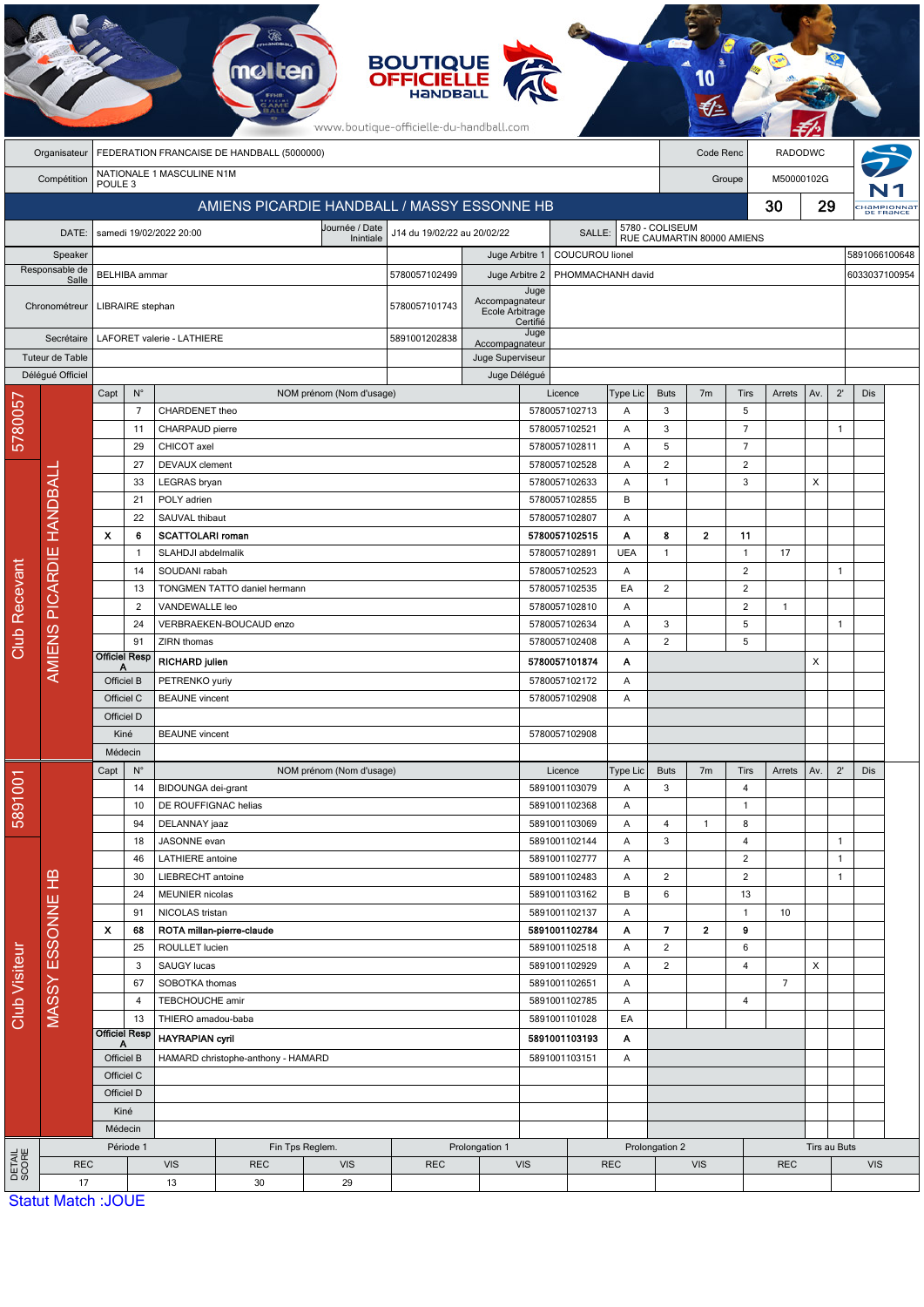|                |                        |                    | Organisateur   FEDERATION FRANCAISE DE HANDBALL (5000000)           | Code Renc        | <b>RADODWC</b>         |                  |                                                            |                                                                    |    |            |  |  |  |  |
|----------------|------------------------|--------------------|---------------------------------------------------------------------|------------------|------------------------|------------------|------------------------------------------------------------|--------------------------------------------------------------------|----|------------|--|--|--|--|
|                | Compétition            | POULE <sub>3</sub> | NATIONALE 1 MASCULINE N1M                                           |                  |                        |                  |                                                            | Groupe                                                             |    | M50000102G |  |  |  |  |
|                |                        |                    | AMIENS PICARDIE HANDBALL / MASSY ESSONNE HB                         |                  |                        |                  |                                                            |                                                                    | 30 | 29         |  |  |  |  |
|                |                        |                    |                                                                     | Déroulé du Match |                        |                  |                                                            |                                                                    |    |            |  |  |  |  |
|                |                        |                    |                                                                     | Temps            | Score                  |                  |                                                            | Action                                                             |    |            |  |  |  |  |
|                |                        |                    | <b>PERIODE 1</b>                                                    | 30:00            | $17 - 13$              |                  | Tir JR N°2 VANDEWALLE leo                                  |                                                                    |    |            |  |  |  |  |
| Temps<br>01:00 | Score<br>$01 - 00$     |                    | Action<br>But JR N°1 SLAHDJI abdelmalik                             | 30:00            | $17 - 13$              |                  |                                                            | Arrêt JV N°67 SOBOTKA thomas                                       |    |            |  |  |  |  |
| 01:51          | $01 - 00$              |                    | Tir JR N°91 ZIRN thomas                                             |                  |                        |                  |                                                            | <b>PERIODE 2</b>                                                   |    |            |  |  |  |  |
| 02:03          | $01 - 00$              |                    | Arrêt JV N°67 SOBOTKA thomas                                        | Temps            | Score                  |                  |                                                            | Action                                                             |    |            |  |  |  |  |
| 02:10<br>02:13 | $01 - 00$<br>$01 - 00$ |                    | Tir JR N°11 CHARPAUD pierre<br>Arrêt JV N°67 SOBOTKA thomas         | 37:01<br>37:01   | $17 - 14$<br>$18 - 14$ |                  | But JV N°24 MEUNIER nicolas<br>But JR N°29 CHICOT axel     |                                                                    |    |            |  |  |  |  |
| 02:20          | $01 - 00$              |                    | Tir JV N°4 TEBCHOUCHE amir                                          | 37:01            | $18 - 14$              |                  | Tir JV N°24 MEUNIER nicolas                                |                                                                    |    |            |  |  |  |  |
| 02:25          | $01 - 00$              |                    | Arrêt JR N°1 SLAHDJI abdelmalik                                     | 37:01            | $18 - 15$              |                  | But JV N°3 SAUGY lucas                                     |                                                                    |    |            |  |  |  |  |
| 03:42<br>04:07 | $02 - 00$<br>$02 - 00$ |                    | But JR N°33 LEGRAS bryan<br>Tir JV N°24 MEUNIER nicolas             | 37:01<br>37:01   | $18 - 15$<br>$18 - 15$ |                  | Tir JR N°91 ZIRN thomas<br>Arrêt JV N°91 NICOLAS tristan   |                                                                    |    |            |  |  |  |  |
| 04:18          | $02 - 00$              |                    | Arrêt JR N°1 SLAHDJI abdelmalik                                     | 37:01            | $18 - 15$              |                  |                                                            | Tir JV N°4 TEBCHOUCHE amir                                         |    |            |  |  |  |  |
| 04:25          | $02 - 00$              |                    | Tir JV N°46 LATHIERE antoine                                        | 37:01            | $19 - 15$              |                  | But JR N°29 CHICOT axel                                    |                                                                    |    |            |  |  |  |  |
| 05:00<br>05:17 | $02 - 00$<br>$02 - 00$ |                    | Avertissement JV N°3 SAUGY lucas<br>Tir JV N°46 LATHIERE antoine    | 37:01<br>37:01   | $19 - 15$<br>$19 - 15$ |                  | Tir JV N°18 JASONNE evan                                   | Arrêt JR N°1 SLAHDJI abdelmalik                                    |    |            |  |  |  |  |
| 05:56          | $03 - 00$              |                    | But JR N°11 CHARPAUD pierre                                         | 37:01            | $19 - 15$              |                  |                                                            | Tir JR N°24 VERBRAEKEN-BOUCAUD enzo                                |    |            |  |  |  |  |
| 06:08          | $03 - 00$              |                    | Tir JV N°24 MEUNIER nicolas                                         | 37:01            | $19 - 15$              |                  |                                                            | Arrêt JV N°91 NICOLAS tristan                                      |    |            |  |  |  |  |
| 06:13          | $03 - 00$              |                    | Arrêt JR N°1 SLAHDJI abdelmalik                                     | 37:01            | $19 - 15$              |                  | Tir JV N°3 SAUGY lucas                                     |                                                                    |    |            |  |  |  |  |
| 06:17<br>06:43 | $04 - 00$<br>$04 - 00$ |                    | But JR N°11 CHARPAUD pierre<br>Avertissement JR N°33 LEGRAS bryan   | 37:01<br>37:01   | $19 - 15$<br>$20 - 15$ |                  | But JR N°29 CHICOT axel                                    | Arrêt JR N°1 SLAHDJI abdelmalik                                    |    |            |  |  |  |  |
| 07:14          | $04 - 00$              |                    | Tir JV N°3 SAUGY lucas                                              | 37:01            | $20 - 16$              |                  | But JV N°24 MEUNIER nicolas                                |                                                                    |    |            |  |  |  |  |
| 08:26          | $05 - 00$              |                    | But JR N°6 SCATTOLARI roman                                         | 35:52            | $20 - 17$              |                  | But JV N°3 SAUGY lucas                                     |                                                                    |    |            |  |  |  |  |
| 08:38<br>08:48 | $05 - 01$<br>$05 - 01$ | 2.                 | But JV N°25 ROULLET lucien<br>2MN JV N°46 LATHIERE antoine          | 36:52<br>37:12   | $21 - 17$<br>$21 - 17$ |                  | But JR N°27 DEVAUX clement<br>Tir JR N°7 CHARDENET theo    |                                                                    |    |            |  |  |  |  |
| 10:09          | $05 - 01$              |                    | Tir JV N°25 ROULLET lucien                                          | 37:15            | $21 - 17$              | AR               |                                                            | Arrêt JV N°91 NICOLAS tristan                                      |    |            |  |  |  |  |
| 10:14          | $05 - 01$              |                    | Arrêt JR N°1 SLAHDJI abdelmalik                                     | 37:34            | $21 - 18$              |                  |                                                            | 7. But 7m JV N°68 ROTA millan-pierre-claude                        |    |            |  |  |  |  |
| 10:33<br>11:17 | $05 - 02$<br>$05 - 03$ |                    | But JV N°25 ROULLET lucien<br>But JV N°68 ROTA millan-pierre-claude | 38:49<br>38:55   | $21 - 18$<br>$21 - 18$ | AR               | Tir JR N°33 LEGRAS bryan                                   | Arrêt JV N°91 NICOLAS tristan                                      |    |            |  |  |  |  |
| 11:52          | $05 - 03$              |                    | Tir JV N°25 ROULLET lucien                                          | 39:02            | $21 - 19$              |                  |                                                            | But JV N°68 ROTA millan-pierre-claude                              |    |            |  |  |  |  |
| 11:57          | $05 - 03$              |                    | Arrêt JR N°1 SLAHDJI abdelmalik                                     | 39:39            | $21 - 19$              |                  |                                                            | Tir JR N°6 SCATTOLARI roman                                        |    |            |  |  |  |  |
| 12:06<br>12:48 | $06 - 03$<br>$06 - 03$ |                    | But JR N°6 SCATTOLARI roman<br>Tir JV N°25 ROULLET lucien           | 39:45<br>40:06   | $21 - 19$<br>$21 - 19$ | AR               | Tir JV N°94 DELANNAY jaaz                                  | Arrêt JV N°91 NICOLAS tristan                                      |    |            |  |  |  |  |
| 12:55          | $07 - 03$              |                    | But JR N°7 CHARDENET theo                                           | 40:10            | $21 - 19$              |                  |                                                            | Arrêt JR N°1 SLAHDJI abdelmalik                                    |    |            |  |  |  |  |
| 13:20          | $07 - 03$              |                    | Tir JV N°24 MEUNIER nicolas                                         | 41:10            | $21 - 19$              | Ш                |                                                            | Tir JV N°68 ROTA millan-pierre-claude                              |    |            |  |  |  |  |
| 14:31<br>14:35 | $07 - 03$<br>$07 - 03$ |                    | Tir JR N°6 SCATTOLARI roman<br>Arrêt JV N°67 SOBOTKA thomas         | 41:32<br>41:36   | $21 - 19$<br>$21 - 19$ |                  | Tir JR N°2 VANDEWALLE leo                                  | Arrêt JV N°91 NICOLAS tristan                                      |    |            |  |  |  |  |
| 14:42          | $07 - 04$              |                    | But JV N°14 BIDOUNGA dei-grant                                      | 41:48            | $21 - 19$              |                  |                                                            | Arrêt JR N°2 VANDEWALLE leo                                        |    |            |  |  |  |  |
| 15:21          | $08 - 04$              |                    | But JR N°7 CHARDENET theo                                           | 41:55            | $21 - 20$              |                  |                                                            | : But JV N°30 LIEBRECHT antoine                                    |    |            |  |  |  |  |
| 15:57<br>16:30 | $08 - 05$<br>$08 - 05$ |                    | But JV N°30 LIEBRECHT antoine<br>Tir JR N°14 SOUDANI rabah          | 41:55<br>42:16   | $21 - 20$<br>$22 - 20$ | 2<br>H.          |                                                            | 2MN JR N°24 VERBRAEKEN-BOUCAUD enzo<br>But JR N°6 SCATTOLARI roman |    |            |  |  |  |  |
| 16:49          | $09 - 05$              |                    | But JR N°6 SCATTOLARI roman                                         | 42:21            | $22 - 21$              |                  | But JV N°24 MEUNIER nicolas                                |                                                                    |    |            |  |  |  |  |
| 17:04          | $09 - 06$              |                    | But JV N°18 JASONNE evan                                            | 42:41            | $23 - 21$              |                  |                                                            | But JR N°13 TONGMEN TATTO daniel hermann                           |    |            |  |  |  |  |
| 17:15<br>18:06 | $10 - 06$<br>$11 - 06$ |                    | But JR N°7 CHARDENET theo<br>But JR N°6 SCATTOLARI roman            | 42:49<br>43:18   | $23 - 22$<br>$24 - 22$ |                  | But JV N°18 JASONNE evan                                   | But JR N°13 TONGMEN TATTO daniel hermann                           |    |            |  |  |  |  |
| 18:58          | $11 - 07$              |                    | But JV N°14 BIDOUNGA dei-grant                                      | 43:50            | $24 - 22$              |                  | Tir JV N°25 ROULLET lucien                                 |                                                                    |    |            |  |  |  |  |
| 19:39          | $11 - 07$              |                    | Tir JR N°14 SOUDANI rabah                                           | 44:51            | $24 - 22$              | Ш                | Tir JR N°33 LEGRAS bryan                                   |                                                                    |    |            |  |  |  |  |
| 20:02<br>20:15 | $11 - 07$<br>$11 - 08$ | 2.                 | 2MN JR N°14 SOUDANI rabah<br>But JV N°94 DELANNAY jaaz              | 44:54<br>46:17   | $24 - 22$<br>$24 - 22$ |                  | Arrêt JV N°91 NICOLAS tristan<br>Tir JV N°94 DELANNAY jaaz |                                                                    |    |            |  |  |  |  |
| 20:44          | $11 - 08$              |                    | Tir JR N°11 CHARPAUD pierre                                         | 46:23            | $24 - 22$              |                  |                                                            | Arrêt JR N°1 SLAHDJI abdelmalik                                    |    |            |  |  |  |  |
| 21:28          | $12 - 08$              |                    | But JR N°29 CHICOT axel                                             | 46:28            | $24 - 23$              |                  | But JV N°24 MEUNIER nicolas                                |                                                                    |    |            |  |  |  |  |
| 21:52<br>21:57 | $12 - 08$<br>$12 - 09$ | 2                  | 2MN JR N°11 CHARPAUD pierre<br>But JV N°24 MEUNIER nicolas          | 47:48<br>47:54   | $24 - 24$<br>$24 - 24$ | <b>TELESCOPE</b> | But JV N°24 MEUNIER nicolas                                | Temps Mort d'Equipe Recevant                                       |    |            |  |  |  |  |
| 23:15          | $13 - 09$              |                    | But JR N°27 DEVAUX clement                                          | 48:14            | $24 - 24$              |                  |                                                            | Tir JR N°24 VERBRAEKEN-BOUCAUD enzo                                |    |            |  |  |  |  |
| 23:24          | $13 - 09$              | 2.                 | 2MN JV N°18 JASONNE evan                                            | 48:17            | $24 - 24$              |                  |                                                            | Arrêt JV N°91 NICOLAS tristan                                      |    |            |  |  |  |  |
| 23:01<br>23:34 | $13 - 10$<br>$14 - 10$ |                    | But JV N°94 DELANNAY jaaz<br>But JR N°24 VERBRAEKEN-BOUCAUD enzo    | 48:53<br>49:14   | $25 - 24$<br>$25 - 24$ |                  | Tir JV N°94 DELANNAY jaaz                                  | Material But 7m JR N°6 SCATTOLARI roman                            |    |            |  |  |  |  |
| 23:58          | $14 - 11$              |                    | But JV N°68 ROTA millan-pierre-claude                               | 49:18            | $25 - 24$              |                  |                                                            | Arrêt JR N°1 SLAHDJI abdelmalik                                    |    |            |  |  |  |  |
| 24:22          | $14 - 11$              |                    | Tir JR N°29 CHICOT axel                                             | 49:28            | $25 - 24$              |                  |                                                            | Tir JR N°11 CHARPAUD pierre                                        |    |            |  |  |  |  |
| 24:26<br>24:31 | $14 - 11$<br>$14 - 11$ |                    | Arrêt JV N°67 SOBOTKA thomas<br>Tir JV N°94 DELANNAY jaaz           | 50:02<br>50:07   | $25 - 24$<br>$25 - 24$ |                  | Tir JV N°24 MEUNIER nicolas                                |                                                                    |    |            |  |  |  |  |
| 24:36          | $14 - 11$              |                    | Arrêt JR N°1 SLAHDJI abdelmalik                                     | 51:20            | $25 - 24$              | Ш                |                                                            | Arrêt JR N°1 SLAHDJI abdelmalik<br>Tir JV N°14 BIDOUNGA dei-grant  |    |            |  |  |  |  |
| 25:09          | $14 - 11$              |                    | Tir JV N°4 TEBCHOUCHE amir                                          | 51:24            | $25 - 24$              |                  |                                                            | Arrêt JR N°1 SLAHDJI abdelmalik                                    |    |            |  |  |  |  |
| 25:18<br>25:39 | $14 - 11$<br>$15 - 11$ |                    | Arrêt JR N°1 SLAHDJI abdelmalik<br>But JR N°29 CHICOT axel          | 51:31<br>51:55   | $25 - 25$<br>$26 - 25$ |                  |                                                            | But JV N°14 BIDOUNGA dei-grant                                     |    |            |  |  |  |  |
| 26:07          | $16 - 11$              |                    | But JR N°91 ZIRN thomas                                             | 52:25            | $26 - 25$              |                  |                                                            | But JR N°11 CHARPAUD pierre<br>Tir JV N°10 DE ROUFFIGNAC helias    |    |            |  |  |  |  |
| 27:09          | $16 - 12$              | 54                 | But 7m JV N°68 ROTA millan-pierre-claude                            | 52:29            | $26 - 25$              |                  |                                                            | Arrêt JR N°1 SLAHDJI abdelmalik                                    |    |            |  |  |  |  |
| 27:22          | $16 - 12$              | л.                 | Temps Mort d'Equipe Recevant                                        | 52:43<br>52:50   | $27 - 25$              |                  |                                                            | But JR N°6 SCATTOLARI roman                                        |    |            |  |  |  |  |
| 27:54<br>27:58 | $16 - 12$<br>$16 - 12$ |                    | Tir JR N°29 CHICOT axel<br>Arrêt JV N°67 SOBOTKA thomas             | 52:55            | $27 - 25$<br>$27 - 25$ |                  | Tir JV N°24 MEUNIER nicolas                                | Arrêt JR N°1 SLAHDJI abdelmalik                                    |    |            |  |  |  |  |
| 28:46          | $16 - 12$              |                    | Tir JR N°7 CHARDENET theo                                           | 53:20            | $27 - 25$              |                  | Tir JV N°91 NICOLAS tristan                                |                                                                    |    |            |  |  |  |  |
| 28:56          | $16 - 12$              |                    | Arrêt JV N°67 SOBOTKA thomas                                        | 54:02            | $27 - 25$              |                  | Tir JR N°91 ZIRN thomas                                    |                                                                    |    |            |  |  |  |  |
| 29:14<br>29:52 | $16 - 13$<br>$17 - 13$ |                    | But JV N°68 ROTA millan-pierre-claude<br>But JR N°91 ZIRN thomas    | 54:05<br>54:14   | $27 - 25$<br>$27 - 25$ |                  |                                                            | Arrêt JV N°91 NICOLAS tristan<br>Tir JV N°4 TEBCHOUCHE amir        |    |            |  |  |  |  |
|                |                        |                    |                                                                     | 54:35            | $27 - 25$              |                  |                                                            | Tir JR N°11 CHARPAUD pierre                                        |    |            |  |  |  |  |